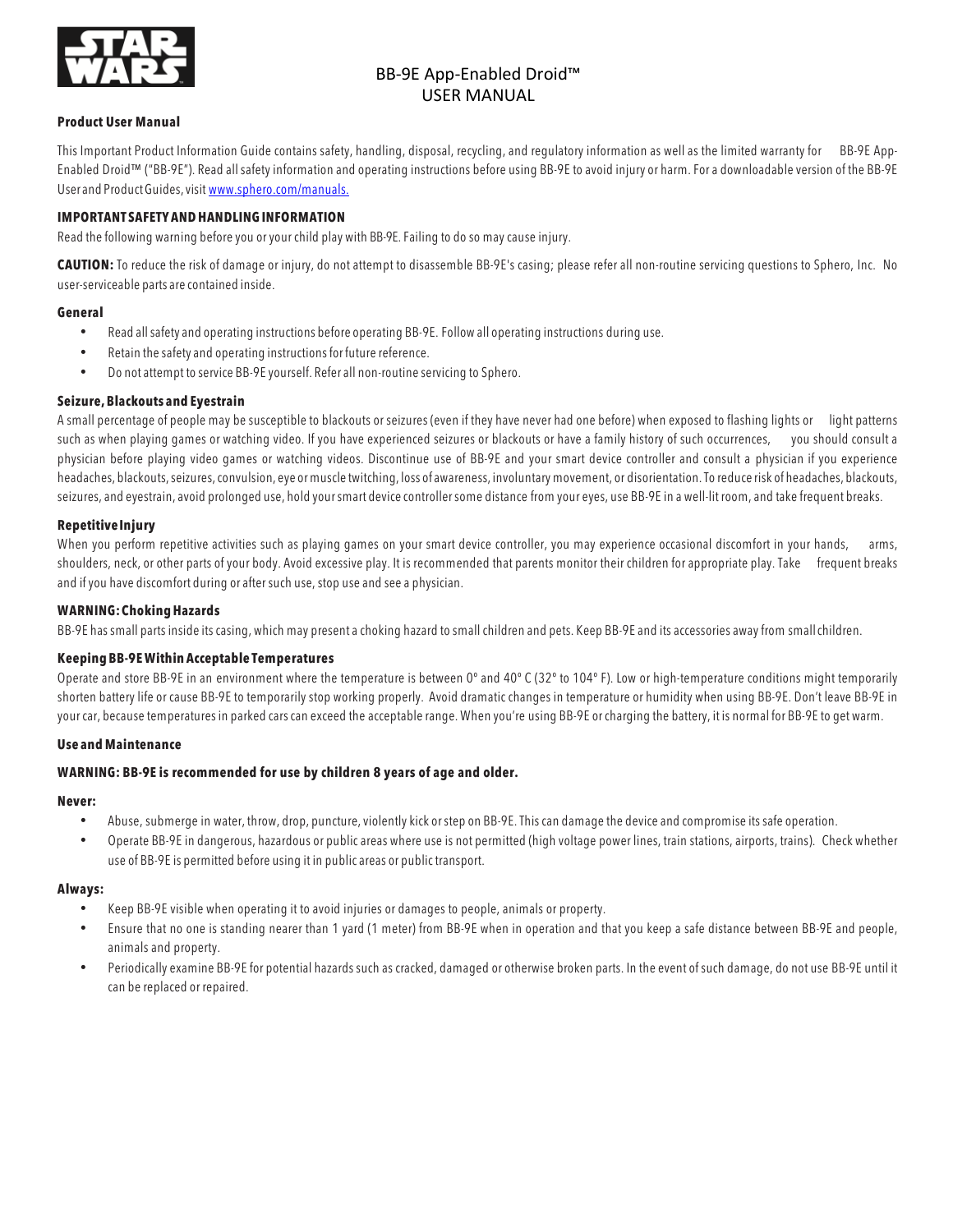

## **BatteryWarning**

- Lithium Polymer batteries are extremely hazardous and liable to cause serious injuries to persons or property. The user accepts liability for the use of a Lithium Polymer battery. As the manufacturer and the distributor cannot ensure the battery is used correctly (charging, discharging, storage, etc.), they cannot be held liable for damages caused to persons or property.
- In the event of battery leakage, avoid the liquid coming into contact with skin and eyes. In case of contact with the skin, wash copiously with soap and water. In case of contact with the eyes, rinse copiously with cold water and consult a doctor. If you notice a suspicious smell or noise or observe smoke around the charger, disconnect it immediately.
- Non-compliance with the instructions contained in this manual could result in gas being given off, fire, electric shock or an explosion.

## **Charging**

- Examine the unit regularly for damage to the cord, plug, enclosure or other parts. Never use a damaged cord, charger, or power adapter. Use only supplied USB cable and powered USB port or power adapter rated at 5vDC 500mA. If misused, electrical shock can occur.
- Never charge a leaky battery or one that has been damaged.
- The toy is only connected to one transformer.
- The toy is not intended for children under 3 years old;
- The toy shall only be used with a transformer for toys;
- The transformer is not a toy.
- Toys liable to be cleaned with liquids are to be disconnected from the transformer before cleaning.
- Do not charge the battery near inflammable materials or on an inflammable surface (carpet, wooden flooring, wooden furniture, etc.) or conducting surface. Do not leave BB-9E unattended during charging.
- It is essential to avoid short circuits. Use only suitable power chargers and adapters for charging BB-9E. Do not use USB hubs for charging.
- Never charge the device immediately after use while it is still hot. Let it cool down to room temperature.
- The AC/DC adaptor is not a toy and should only be operated by adults. Batteries are only to be charged by adults.
- Do not cover your product or it's charger while the battery is charging. Recharge the battery at a temperature of between 0° and 40° C (32° to 104° F).

### **Use and storage**

- Do not use BB-9E if its cover has been broken and the battery's plastic cover has been cracked or compromised in any way.
- Do not expose the battery to excessive physical shock.
- Do not expose BB-9E and its battery to heat or dispose of in a fire.
- Do not put BB-9E in a microwave oven or in a pressurized container.
- Do not attempt to dismantle, pierce, distort or cut the battery and do not attempt to repair the battery. Do not place any heavy objects on BB-9E.
- Do not clean BB-9E with a solvent, denatured alcohol or other inflammable solvents. When cleaning, be sure to unplug the power adapter and charger.
- Do not subject BB-9E and its battery to large temperature variations. Do not place your BB-9E near a source of heat.
- Disconnect the charger when you are notcharging the battery.

## **Batterydisposal**

Discarding BB-9E and its batteries in your general household waste can be harmful to the environment. Damaged or unusable batteries must be disposed of in a container specially reserved for this purpose. When disposing of the battery, follow appropriate local guidelines and regulations.For further information, contactyour localsolid waste authority. If necessary, contact a local professional for battery removal and disposal.

## **Warranty**

## Limited Warrantyto Original Purchaser

This BB-9E product, as supplied and distributed by Sphero, Inc., and delivered new, in the original carton to the original customer purchaser, is warranted by Sphero, Inc. against manufacturing defectsin materials and workmanship for a period of 1 year, or such longer period may be required by local law. Sphero will repair or replace this product, at our option and at no charge with new or reconditioned parts, if found to be defective during the limited warranty period specified above.

## **If a defect arises:**

Please contact us at support@sphero.com to be provided with a Return Material Authorization Request (RMA) number. Provide this number with your package when shipping. We do not accept returns without the RMA number. Purchaser is responsible for allshipping costs.

## **SoftwareLicense**

Use of BB-9E is subject to the BB-9E Software License Agreement found at: sphero.com.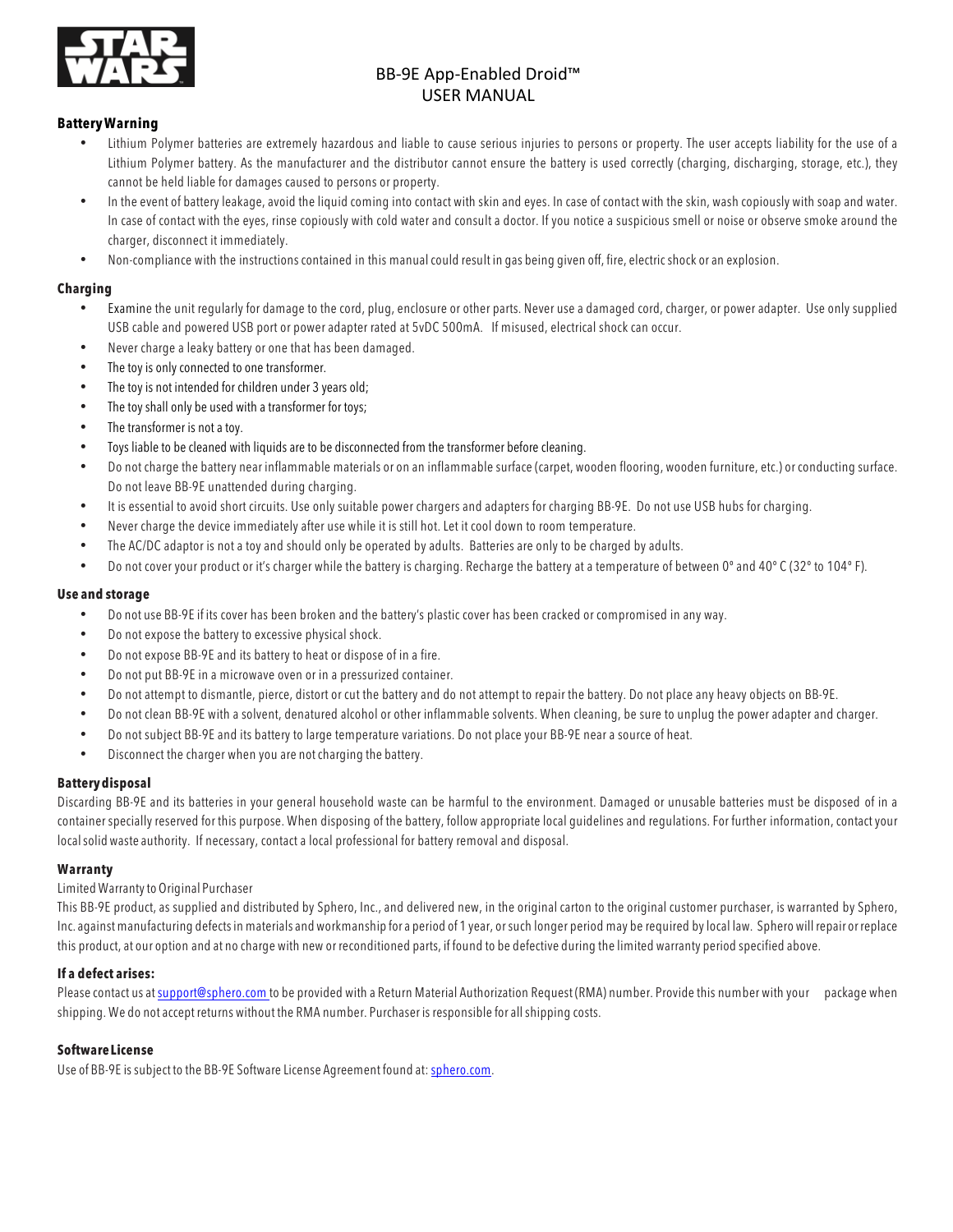

### **Exclusions and Limitations**

This warrantycovers the normal and intended use of BB-9E. It applies onlyto the hardware product "BB-9E" manufactured by or for Sphero, Inc. thatcan be identified by the "Sphero" trademark, trade name or logo affixed to it.The Limited Warranty does not applyto any non-Sphero hardware product or any software, even if packaged or sold with the BB-9E hardware product. Refer to the software license agreement accompanying the software for details of your rights with respect to its use.

Sphero does not warrant that the operation of BB-9E will be uninterrupted or error-free. Sphero is not responsible for damage arising from failure to follow instructions relating to BB-9E's use. This warranty does not applyto:

- a) Consumable parts, such as batteries, or protective coatings designed to diminish over time unless failure has occurred due to a defect in materials or workmanship;
- b) Damage caused by use with non-BB-9E products;
- c) Damage caused by accidents, misuse, abuse, neglect, misapplication, fire, water, lightning or other acts of nature; incorrect electrical line voltage, fluctuations or surges; damage caused by improper installation; product alteration or modification; improper or unauthorized repair; exterior finish or cosmetic damage;
- d) Damage caused by operating BB-9E outside the intended uses described by Sphero;
- e) Defects caused by normal wear and tear or otherwise due to the normal aging of the BB-9E product.

THERE ARE NO EXPRESS WARRANTIES OTHER THAN THOSE LISTED AND DESCRIBED ABOVE, AND NO WARRANTIES WHETHER EXPRESS OR IMPLIED, INCLUDING, BUT NOTLIMITED TO, ANY IMPLIED WARRANTIES OF MERCHANTABILITYOR FITNESS FOR A PARTICULAR PURPOSE AND WARRANTIES AGAINST HIDDEN OR LATENT DEFECTS, SHALL APPLY AFTER THE EXPRESS WARRANTY PERIOD STATED ABOVE, AND NO OTHER EXPRESS WARRANTY OR GUARANTEE GIVEN BY ANY PERSON, FIRM OR CORPORATION WITH RESPECTTO THIS PRODUCT SHALL BE BINDING ON SPHERO. EXCEPT AS PROVIDED IN THIS WARRANTY AND TO THEMAXIMUM EXTENT PERMITTED BY LAW, SPHERO IS NOT RESPONSIBLE FOR LOSS OF REVENUE OR PROFITS, FAILURE TO REALIZE SAVINGS OR OTHER BENEFITS, LOSS OF OPPORTUNITY, LOSS OF GOODWILL, LOSS OF REPUTATION, LOSS OF, DAMAGE TO, COMPROMISE OR CORRUPTION OF DATA, OR ANY OTHER SPECIAL, INCIDENTAL OR CONSEQUENTIAL DAMAGES CAUSED BY THE USE,MISUSE OR INABILITY TO USE THIS PRODUCT,OR ANY BREACH OF ANY WARRANTY OR CONDITION REGARDLESS OFTHE LEGALTHEORY ON WHICH THE CLAIM IS BASED, AND EVEN IF SPHERO HAS BEEN ADVISED OF THE POSSIBILITY OF SUCH DAMAGES. NOR SHALL RECOVERY OF ANY KIND AGAINST SPHERO BE GREATER IN AMOUNT THAN THE PURCHASE PRICE OF BB-9E. WITHOUT LIMITING THE FOREGOING, PURCHASER ASSUMES ALL RISK AND LIABILITY FOR LOSS, DAMAGE OR INJURY TO PURCHASER AND PURCHASER'S PROPERTY AND TO OTHERS AND THEIR PROPERTY ARISING OUT OF THE USE, MISUSE OR INABILITY TO USE THIS PRODUCT SOLD BY SPHERO NOT CAUSED DIRECTLY BY THE GROSS NEGLIGENCE OF SPHERO.THIS LIMITED WARRANTY SHALL NOT EXTEND TO ANYONE OTHER THAN THE ORIGINAL PURCHASER OFTHIS PRODUCT, IS NONTRANSFERABLE AND STATES YOUR EXCLUSIVE REMEDY.

Some states do not allow limitations on how long an implied warranty lasts, or the exclusion or limitation of incidental or consequential damages, so the above limitations or exclusions may not apply to you. This warranty gives you specific legal rights and you may also have other rights, which vary from state to state.

## **Governing Law and Arbitration.**

This Limited Warranty shall be governed by the laws of the State of Colorado without giving effect to any conflict of laws principles that may provide the application of the law of another jurisdiction. Any claim or dispute in connection with this Limited Warranty shall be resolved in a cost effective manner through binding nonappearance-based arbitration.The arbitration shall be initiated through an established alternative dispute resolution provide mutually agreed upon by the parties. The alternative dispute resolution provider and the parties must comply with the following rules:

- a) The arbitration shall be conducted by telephone, online and/or be solely based on written submissions, the specific manner shall be chosen by the party initiating the arbitration;
- b) The arbitration shall not involve any personal appearance bythe parties or witnesses unless otherwise mutually agreed bythe parties; and
- c) Anyjudgment on the award rendered bythe arbitrator may be entered in anycourt of competent jurisdiction.

If the foregoing arbitration clause does not applyfor any reason,you agree to submit to the personal jurisdiction of the state courts located within Boulder County, Colorado and the federalcourts in Denver, Colorado for the purpose of litigating allsuch claims or disputes, which courts shall have exclusive jurisdiction ofsuch claims or disputes. Notwithstanding the foregoing, Sphero mayseek injunctive or other equitable relief to protect its intellectual property rights in any court of competent jurisdiction.

## **Changes to this Product Information Guide**

The explanations and specifications in this guide are given for information only and may be modified at any time without prior notice. The latestversion of this guide will be available from our website at www.sphero.com/manuals. The explanations and specifications contained in this quide are correct at the time of printing. Sphero reserves the right to amend or improve the product design or user guide without anyrestrictions and without any obligation to notify users.

As part of our ongoing effort to upgrade and improve our products, the product that you have purchased may therefore differ slightly from the model described in this guide.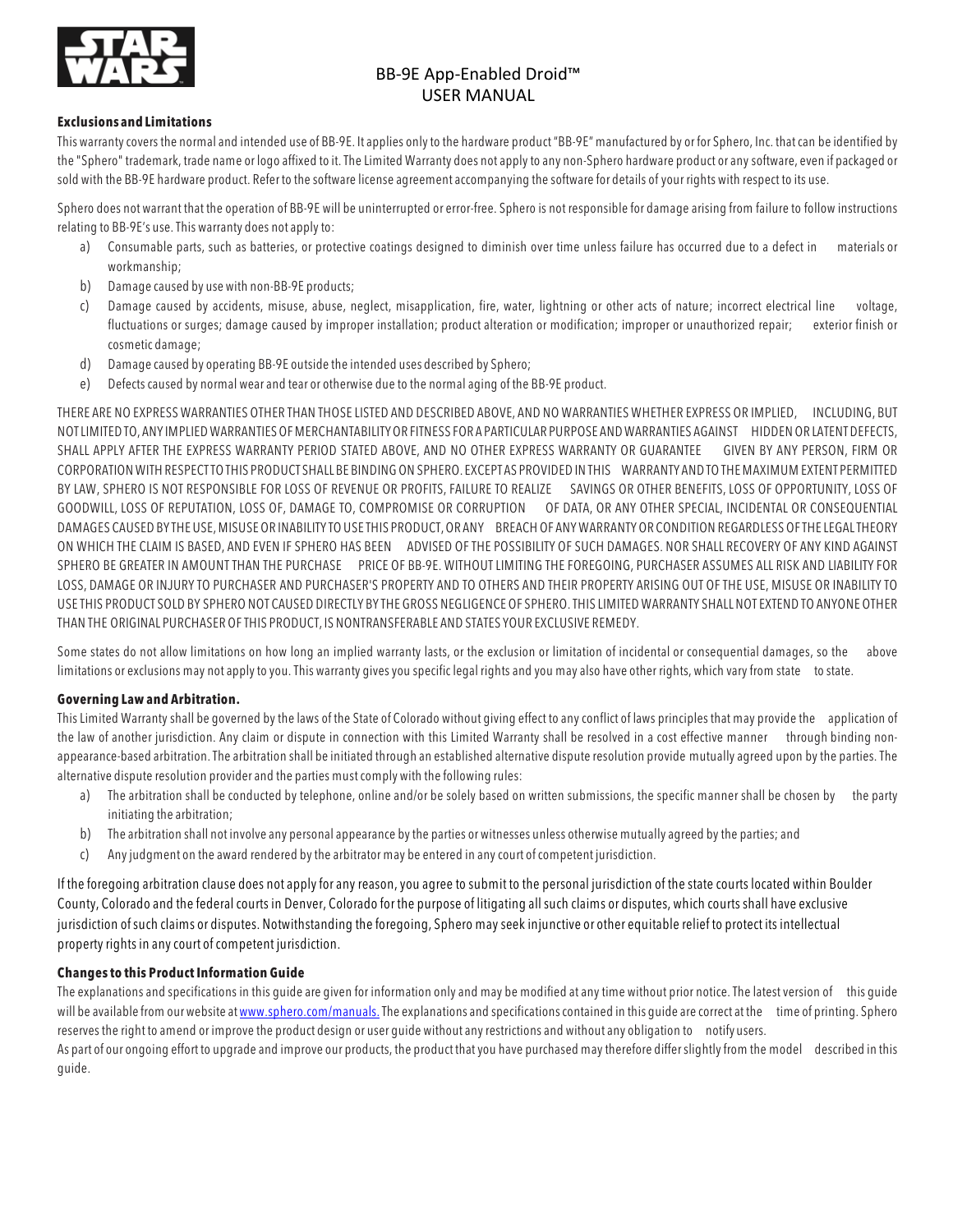

### **End of Life Product Disposal**

At the end of this product's life, do not dispose of this product in your general household waste. Instead, in order to prevent possible harm to the environment or human health from uncontrolled waste disposal, please dispose of this product separately in accordance with your local laws and regulations. For more information on the separate collection systems for waste electrical and electronic equipment that are available for consumers, near your home, free of charge, please contactyour local municipality authority. You can also contact the retailer from which you purchased your BB-9E - they might have put in place recycling services or may be part of a specific recycling program.

This product will be then treated in an environmentally sound manner at a licensed recycling plant and its components will be recovered, recycled or reused in the most efficient manner, in compliance with the requirements of the Directive on Waste Electrical and Electronic Equipment (2012/19/EU) of 14 February, 2014 (as subsequently amended or replaced). If necessary, contact a local professional for battery removal and disposal.

**Warning:** Changes or modifications to this unit not expressly approved by the party responsible for compliance could void the user's authority to operate the equipment.

### **Technical Specification:**

Transmit Frequency: BLE 4.0 (2402MHz – 2480MHz) Maximum RF Output Power: <10dBm

### **Regulatory**

### **FCC/Industry Canada**

FCC ID: SXO-VD01/ IC: 10016A-VD01 (Model : VD01) FCC ID: SXO-VD01WC / IC: 10016A-VD01WC (Model: VD01WC)

This device complies with part 15 of the FCC Rules. Operation is subject to the following two conditions: (1) This device may not cause harmful interference, and (2) this device must accept any interference received, including interference that may cause undesired operation.

This device complies with part 18 of the FCC Rules. Operation is subject to the following two conditions: (1) This device may not cause harmful interference, and (2) this device must accept any interference received, including interference that may cause undesired operation.

This device complies with Industry Canada's licence-exempt RSSs. Operation is subject to the following two conditions: (1) This device may not cause interference; and (2) This device must accept any interference, including interference that may cause undesired operation of the device.

Cet appareil est conforme à la partie 15 des règles de la FCC. Son fonctionnement est soumis aux deux conditions suivantes: (1) cet appareil ne doit pas provoquer d'interférences, et (2) cet appareil doit accepter toute interférence, y compris les interférences qui peuvent causer un mauvais fonctionnement de la dispositif.

Cet appareil est conforme à la partie 18 des règles de la FCC. Son fonctionnement est soumis aux deux conditions suivantes: (1) cet appareil ne doit pas provoquer d'interférences, et (2) cet appareil doit accepter toute interférence, y compris les interférences qui peuvent causer un mauvais fonctionnement de la dispositif.

Cet appareil est conforme avec Industrie Canada exempts de licence standard RSS (s). Son fonctionnement est soumis aux deux conditions suivantes: (1) cet appareil ne doit pas provoquer d'interférences, et (2) cet appareil doit accepter toute interférence, y compris les interférences qui peuvent causer un mauvais fonctionnement de la dispositif.

NOTE: This equipment has been tested and found to comply with the limits for a Class B digital device, pursuant to part 15 and part 18 of the FCC Rules. These limits are designed to provide reasonable protection against harmful interference in a residential installation. This equipment generates, uses and can radiate radio frequency energy and, if not installed and used in accordance with the instructions, may cause harmful interference to radio communications. However, there is no guarantee that interference will not occur in a particular installation. If this equipment does cause harmful interference to radio or television reception, which can be determined by turning the equipment off and on, the user is encouraged to try to correct the interference by one or more of the following measures:

- Reorient or relocate the receiving antenna.
- Increase the separation between the equipment and receiver.
- Connect the equipment into an outlet on a circuit different from that to which the receiver is connected.
- Consult the dealer or an experienced radio/TV technician for help.

This Class B digital apparatus complies with Canadian ICES-003. This ISM device complies with Canadian ICES-001. *CAN ICES-3 (B)/NMB-3(B)* 

Cet appareil numérique de la classe B est conforme à la norme NMB-003 du Canada.

Cet appareil ISM est conforme à la norme NMB-001 du Canada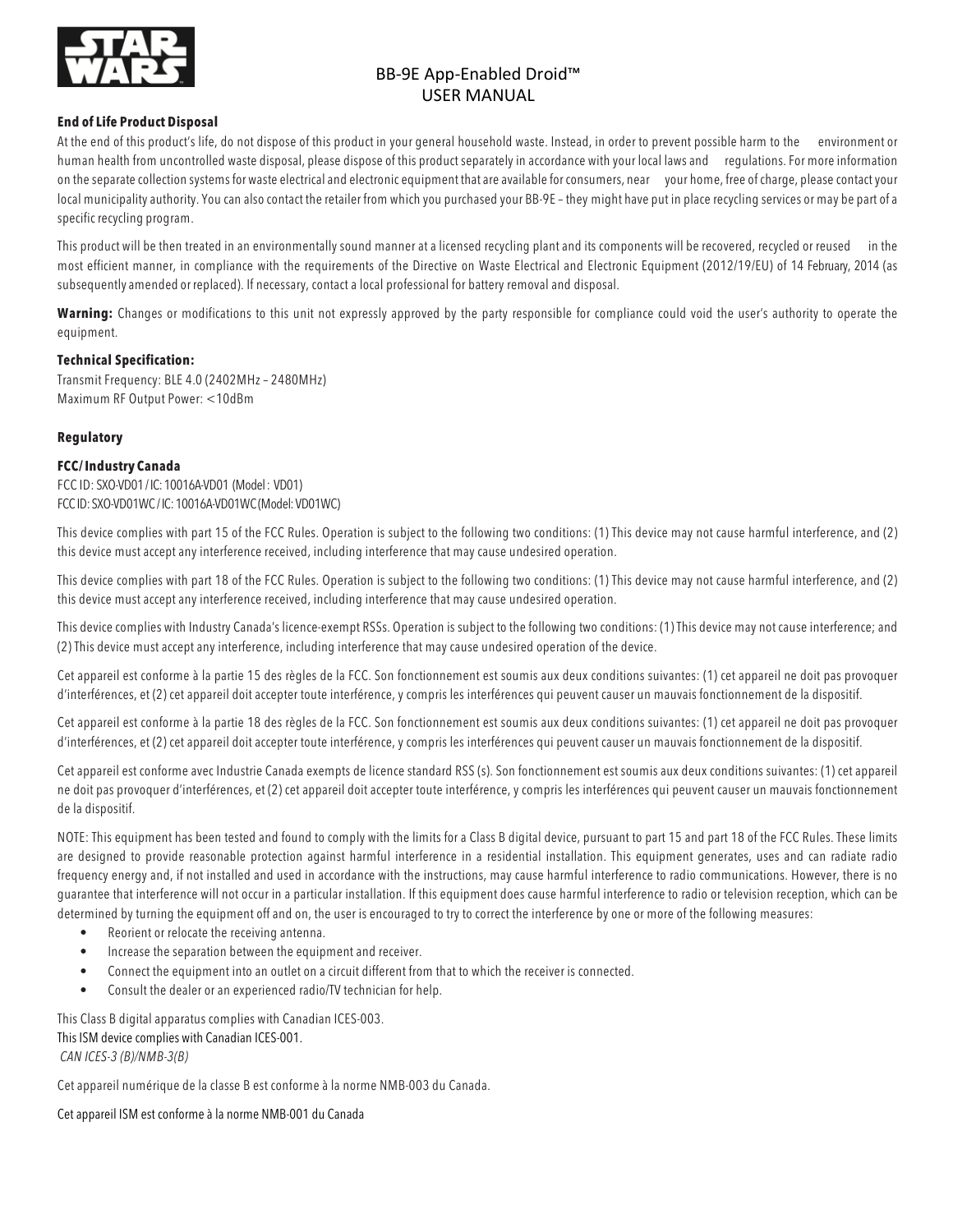

This equipment complies with radiation exposure limits set forth for uncontrolled environment. The antenna(s) used for this transmitter must be installed to provide a separation distance of at least 20 cm from all persons or at least 10 cm under charging process and must not be collocated or operating in conjunction with any other antenna or transmitter.

Cet équipement est conforme aux limites d'exposition aux rayonnements établies pour un environnement non contrôlé. L'antenne utilisée pour ce transmetteur doit être installée de manière à fournir une séparation d'au moins 20 cm de toute personne ou au moins 10 cm sous le processus de charge, et ne doit pas être co-placé ou fonctionner en conjonction avec une autre antenne ou un autre transmetteur.

### **Apple**

Made for iPod," "Made for iPhone," and "Made for iPad" mean that an electronic accessory has been designed to connect specifically to iPod, iPhone, or iPad, respectively, and has been certified bythe developer to meet Apple performance standards. Apple is not responsible for the operation of this device or its compliance with safety and regulatorystandards. Please note that the use of this accessory with iPod, iPhone, or iPad may affect wireless performance. iPad, iPhone and iPod touch are trademarks of Apple Inc., registered in the U.S. and other countries.

### **Bluetooth**

The Bluetooth wordmark and logos are owned bythe Bluetooth SIG, Inc. and any use of such marks by Sphero, Inc. is under license.

### **Android**

Android™ is a trademark of Google Inc. Use of this trademark is subject to Google Permissions.The Android robot is reproduced or modified from work created and shared by Google and used according to terms described in the Creative Commons 3.0 Attribution License. Not all devices compatible. Check http://www.sphero.com/devices/

### **WEEE**

This symbol on the product or on its packaging indicates that this product must not be disposed of with your other household waste. Instead, it is your responsibility to dispose of your waste equipment by handing it over to a designed collection point for the recycling of waste electrical and electronic equipment. The separate collection and recycling of your waste equipment at the time of disposal will help to conserve natural resources and ensure that it is recycled in a manner that protects human health and the environment. For more information about where you can drop offyour waste equipment for recycling, please contact your local city office, your household waste disposal service, or the shop where you purchased the product.

### **Software**

Your BB-9E product can connect with special Sphero, Inc. copyrighted software to assist in its operation. Parts of this software may contain copyrighted elements that are licensed under the GPL, MIT, and Creative Common licenses among others. Additionally, your BB-9E product contains proprietary firmware developed and copyrighted by Sphero, Inc. On our web site, free source code of sample software is available for developers; please visit sphero.com for more information.

### **Copyright**

Copyright © 2017 Sphero, Inc. All Rights Reserved. © & ™ Lucasfilm Ltd.

The total or even partial reproduction, transmission orstorage of this guide in anyform or by any process whatsoever (electronic, mechanical, photocopy, recording or otherwise) is strictly prohibited without prior consent from Sphero.

### **Registered Trademarks**

Sphero and the Sphero logo are registered trademarks of Sphero, Inc; All other trademarks mentioned in this guide are the property of their respective owners.

**© & ™ Lucasfilm Ltd.**